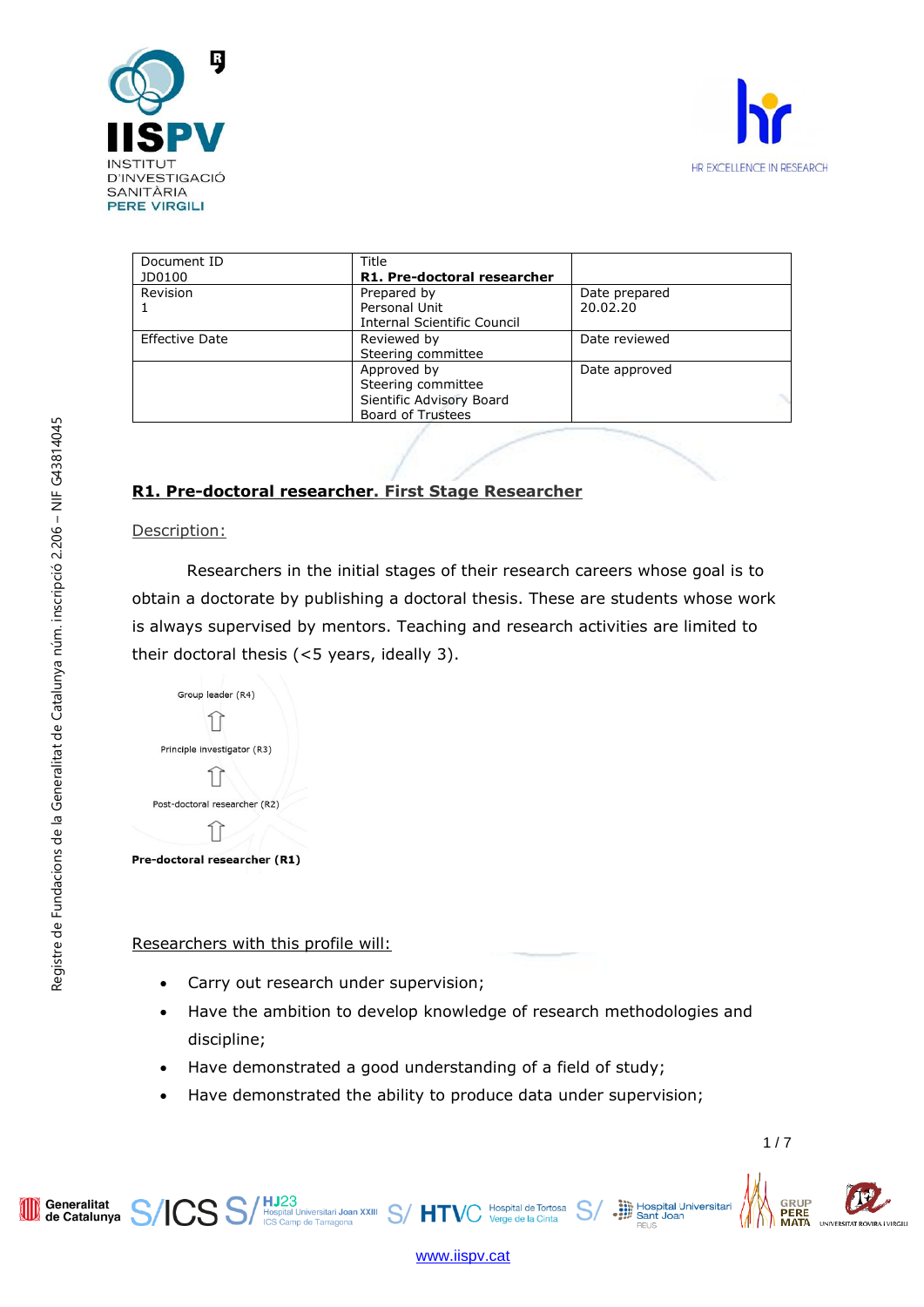



- Be capable of critical analysis, evaluation and synthesis of new and complex ideas;
- Be able to explain the outcome of research (and value thereof) to research colleagues.

### Desirable competences:

• Develops integrated language, communication and environment skills, especially in an international context.

| Document ID<br>JD0200 | <b>Title</b><br>R2. Post-doctoral researcher                                              |                           |
|-----------------------|-------------------------------------------------------------------------------------------|---------------------------|
| Revision              | Prepared by<br>Personal Unit<br><b>Internal Scientific Council</b>                        | Date prepared<br>20.02.20 |
| <b>Effective Date</b> | Reviewed by<br>Steering committee                                                         | Date reviewed             |
|                       | Approved by<br>Steering committee<br>Sientific Advisory Board<br><b>Board of Trustees</b> | Date approved             |

# **R2. Post-doctoral researcher**. **Recognised Researcher**.

## Description:

Doctoral researcher in mentoring period to obtain their own projects in the future. Here we are including:

• Doctorate degree (PhD) holders who have not yet established a significant level of independence;

[www.iispv.cat](http://www.iispv.cat/)

Hospital de Tortosa

e de la Cinta

Researchers with an equivalent level of experience and competence.

Group leader (R4)

Principle investigator (R3)

Post-doctoral researcher (R2)

**HJ23**<br>Hospital Universitari Joan XXIII S/HTV(

Hospital Universita<br>
Sant Joan

GRUP

**PERE** 



Generalitat<br>de Catalunya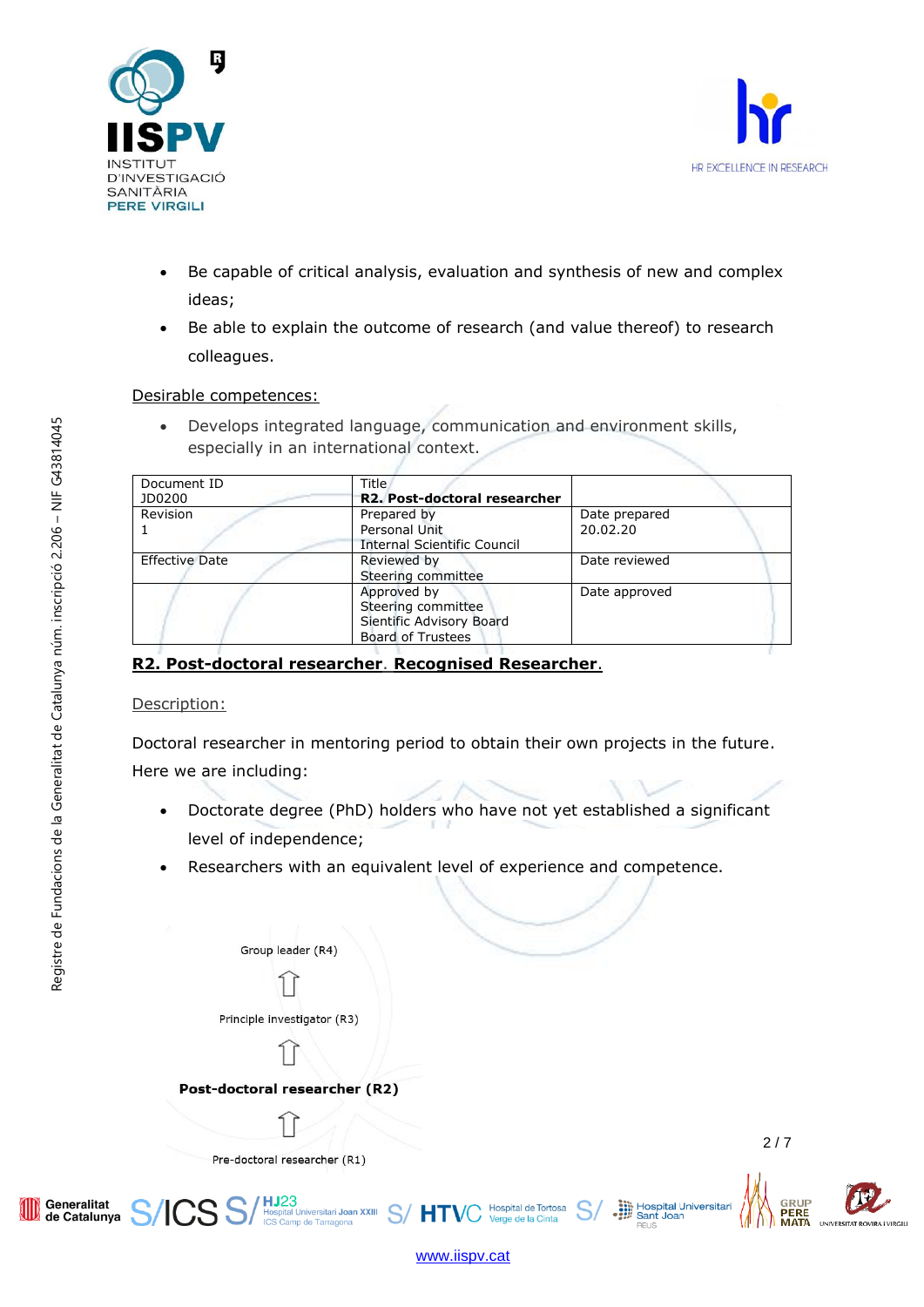



### Necessary competences:

All competences of 'First Stage Researcher' plus:

- Has demonstrated a systematic understanding of a field of study and mastery of research associated with that field;
- Has demonstrated the ability to conceive, design, implement and adapt a substantial programme of research with integrity;
- Has made a contribution through original research that extends the frontier of knowledge by developing a substantial body of work, innovation or application. This could merit national or international refereed publication or patent;
- Demonstrates critical analysis, evaluation and synthesis of new and complex ideas;
- Can communicate with their peers peers be able to explain the outcome of their research (and value thereof) to the research community
- Takes ownership for and manages own career progression, sets realistic and achievable career goals, identifies and develops ways to improve employability;
- Co-authors papers at workshop and conferences

ICS S/HJ23<br>ICS S/ Hospital Universitari Joan XXIII S/ HTVC

## Desirable competences:

- Understands the agenda of industry and other related employment sectors
- Understands the value of their research work in the context of products and services from industry and other related employment sectors
- Can communicate with the wider community, and with society generally, about their areas of expertise
- Can be expected to promote, within professional contexts, technological, social or cultural advancement in a knowledge based society
- Can mentor First Stage Researchers, helping them to be more effective and successful in their R&D trajectory.

Generalitat Generalitat<br>de Catalunya

Registre de Fundacions de la Generalitat de Catalunya núm. inscripció 2.206 – NIF G43814045

Registre de Fundacions de la Generalitat de Catalunya núm. inscripció 2.206 - NIF G43814045

3 / 7

Hospital Universita<br>
Sant Joan<br>
Sant Joan



Hospital de Tortosa<br>Verge de la Cinta Verge de la Cinta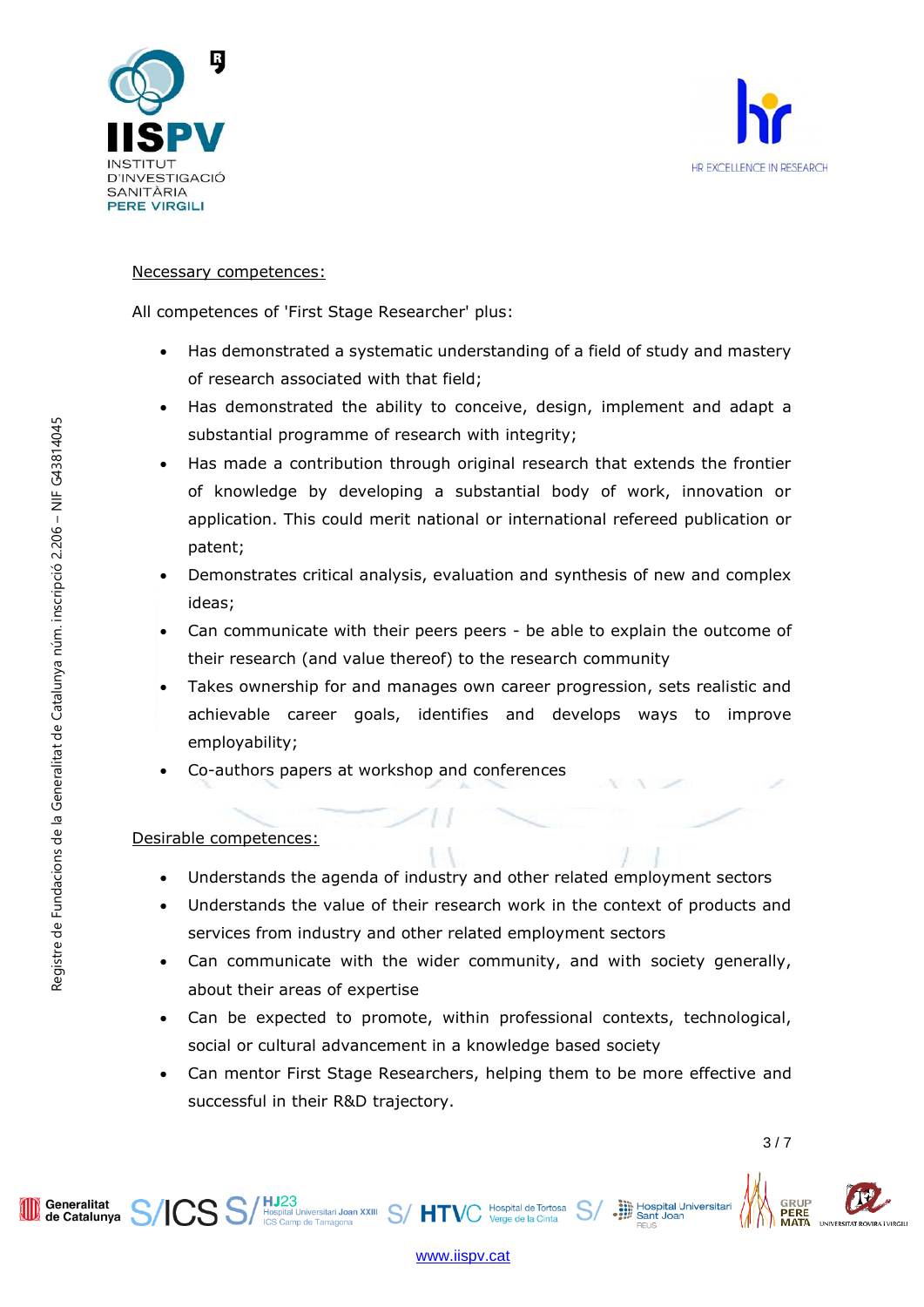



| Document ID           | Title                              |               |
|-----------------------|------------------------------------|---------------|
| JD0300                | R3. Principle Investigator         |               |
| Revision              | Prepared by                        | Date prepared |
|                       | Personal Unit                      | 20.02.20      |
|                       | <b>Internal Scientific Council</b> |               |
| <b>Effective Date</b> | Reviewed by                        | Date reviewed |
|                       | Steering committee                 |               |
|                       | Approved by                        | Date approved |
|                       | Steering committee                 |               |
|                       | Sientific Advisory Board           |               |
|                       | <b>Board of Trustees</b>           |               |

# **R3. Principle investigator. Established Researcher**

### Description:

ň,

Researcher who makes valuable contributions in terms of scientific output, acquisition of funding, supervision of doctoral and Master's theses, and so on. Within a research group led by another researcher who acts as group leader. Must have obtained a project or projects as principle investigator. Researchers can remain in this category their whole career, and the position becomes permanent.

This describes researchers who have developed a level of independence.

| Group leader (R4)             |
|-------------------------------|
|                               |
| Principle investigator (R3)   |
|                               |
| Post-doctoral researcher (R2) |
|                               |
| Pre-doctoral researcher (R1)  |

Y.

## Necessary competences:

All necessary and most desirable competences of 'Recognised Researcher' plus:

- Has an established reputation based on research excellence in their field;
- $4/7$ • Makes a positive contribution to the development of knowledge, research and development through co-operations and collaborations;

**PERE** 

Hospital Universitar<br>
Sant Joan<br>
FILE

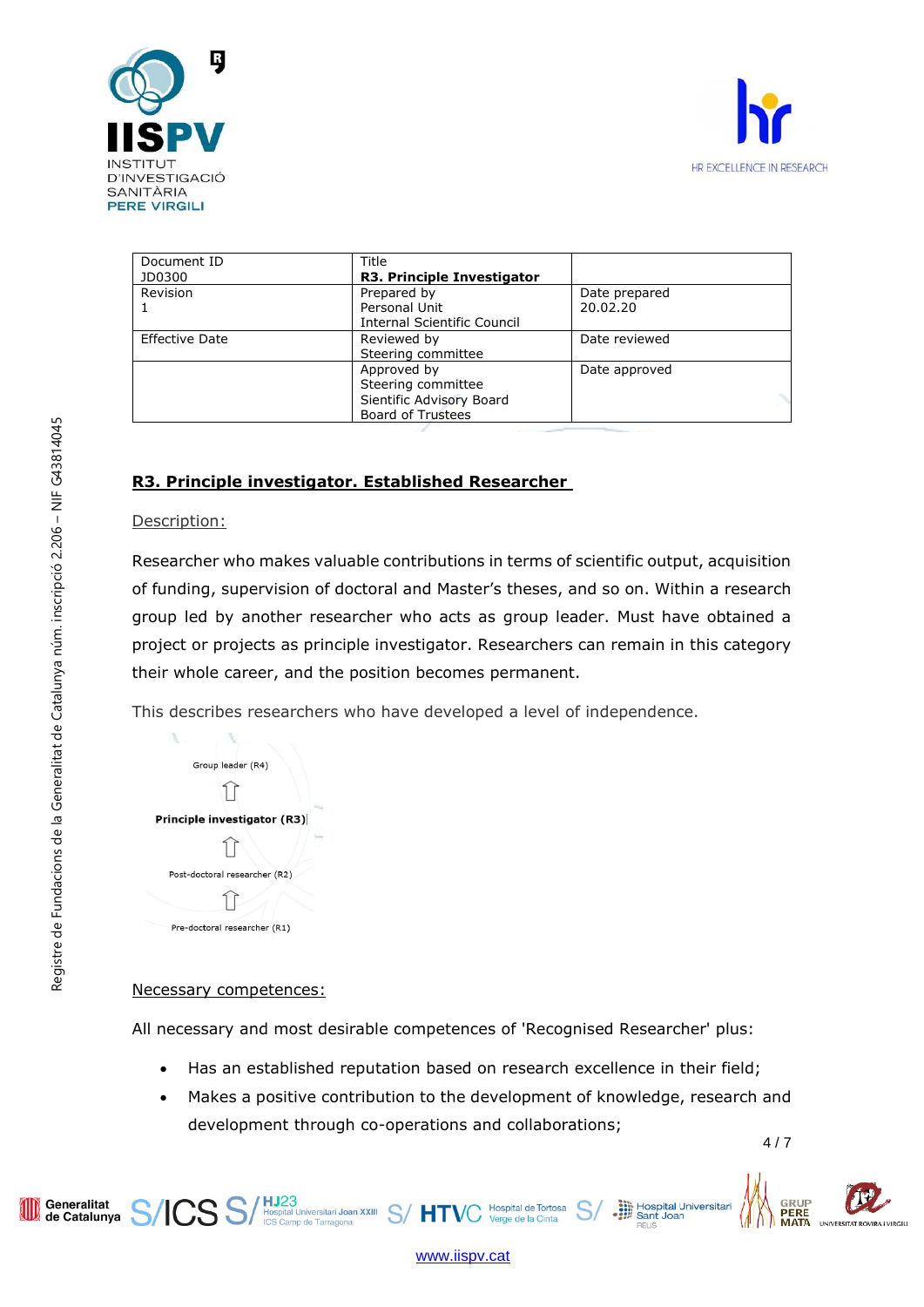



- Identifies research problems and opportunities within their area of expertise;
- Identifies appropriate research methodologies and approaches;
- Conducts research independently which advances a research agenda;
- Can take the lead in executing collaborative research projects in cooperation with colleagues and project partners;
- Publishes papers as lead author, organises workshop or conference sessions

### Desirable competences:

- Establishes collaborative relationships with relevant industry research or development groups
- Communicates their research effectively to the research community and wider society
- Is innovative in their approach to research
- Can form research consortia and secure research funding / budgets / resources from research councils or industry
- Is committed to professional development of his/her own career and acts as mentor for others.

| Document ID<br>JD0400 | Title<br><b>R4. Group Leader</b>                                                          |                           |
|-----------------------|-------------------------------------------------------------------------------------------|---------------------------|
| <b>Revision</b>       | Prepared by<br>Personal Unit<br><b>Internal Scientific Council</b>                        | Date prepared<br>20.02.20 |
| <b>Effective Date</b> | Reviewed by<br>Steering committee                                                         | Date reviewed             |
|                       | Approved by<br>Steering committee<br>Sientific Advisory Board<br><b>Board of Trustees</b> | Date approved             |

# **R4. Group leader - Leading Researcher**

ICS S/HJ23<br>ICS Samp de Tarragona XXIII S/HTVC

Description:

Generalitat<br>de Catalunya

This is a researcher leading his/her research area or field. It would include the team leader of a research group or head of an industry R&D laboratory. In particular

Hospital Universita



[www.iispv.cat](http://www.iispv.cat/)

Hospital de Tortosa<br>Verge de la Cinta Verge de la Cinta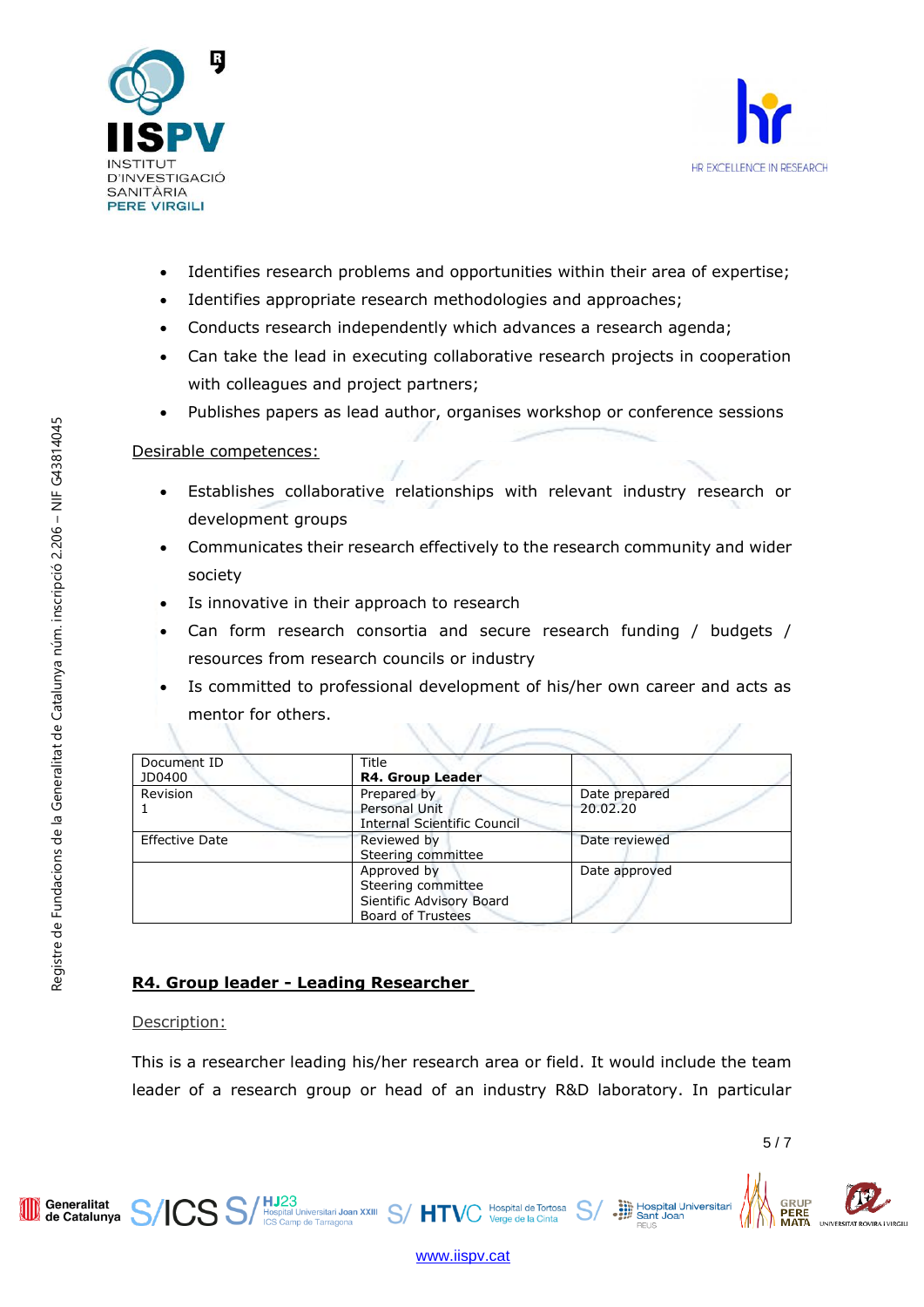



disciplines as an exception, leading researchers may include individuals who operate as lone researchers.

Influential publications (Q1, D1), national and international projects, and a good international reputation founded on research excellence, strategic vision for the future and research with broad-reaching implications. Participates in workshops, conferences and organising committees. May have teaching activities beyond their research work.

| Group leader (R4)             |  |
|-------------------------------|--|
|                               |  |
| Principle investigator (R3)   |  |
|                               |  |
| Post-doctoral researcher (R2) |  |
|                               |  |
| Pre-doctoral researcher (R1)  |  |
|                               |  |

## Necessary competences:

All necessary and most desirable competences of 'Established Researcher' plus:

- Has an international reputation based on research excellence in their field;
- Demonstrates critical judgment in the identification and execution of research activities;
- Makes a substantial contribution (breakthroughs) to their research field or spanning multiple areas;
- Develops a strategic vision on the future of the research field
- Recognises the broader implications and applications of their research:
- Publishes and presents influential papers and books, serves on workshop and conference organising committees and delivers invited talks

Desirable competences:

- Is an expert at managing and leading research projects
- Is skilled at managing and developing others

 $\text{CS } \text{S}/\text{}^{\text{HJ23}}_{\text{Icgs etam p de Tarragon}} \text{S}/\text{}^{\text{HTV}}$ 

Hospital Universita<br>
Sant Joan



[www.iispv.cat](http://www.iispv.cat/)

Hospital de Tortosa

Generalitat<br>de Catalunya